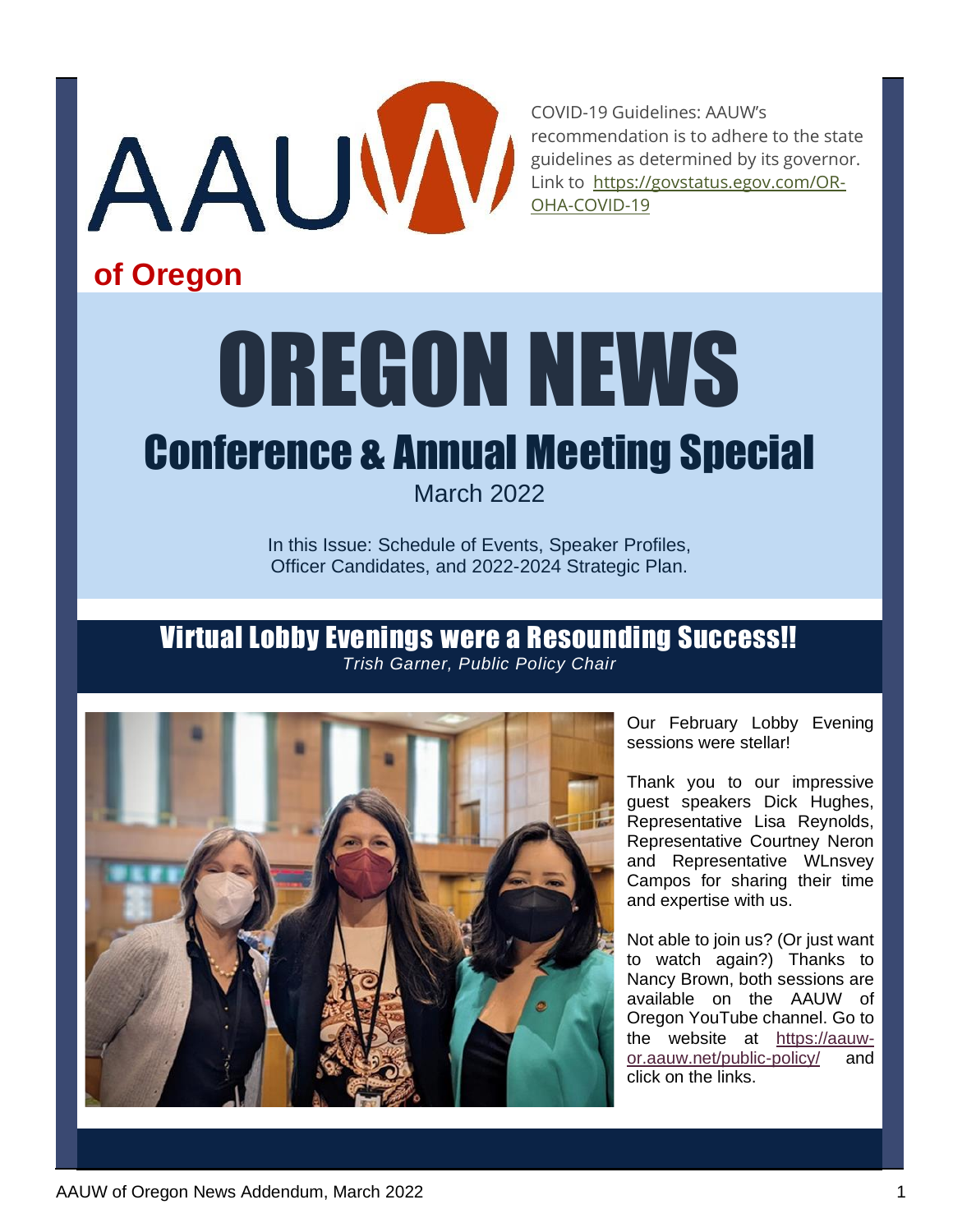## **Invitation from the State Presidents**

**Finding Common Ground** with those who hold different views on important issues is a goal to which we aspire, but how to begin the process?

AAUW of Oregon's meeting events will get us started, while also offering enrichment activities to delight and inform us, an inspiring awards ceremony, and even a chance to socialize without an agenda! While we regret that we can't meet in person this year, Ashland Hills beckons for 2023. Meanwhile, we will have an amazing Zoom Annual Meeting and Conference that is more concentrated and more powerful than ever.

When you review this year's program, we are sure you will be as excited as we are. Program Vice President Pat Squire and Events Coordinator Nancy Brown have assembled an outstanding series of events, and we can hardly wait to dive in!

Enlightenment, inspiration, friendship and fun—and all absolutely free. We look forward to seeing you April 7-9.

 *Pat Lehman & Sue Klumph, AAUW of Oregon Co-presidents*

# **2022 Online Conference** & Annual Meeting



*Note: New logo for online meeting created by Nancy Brown.*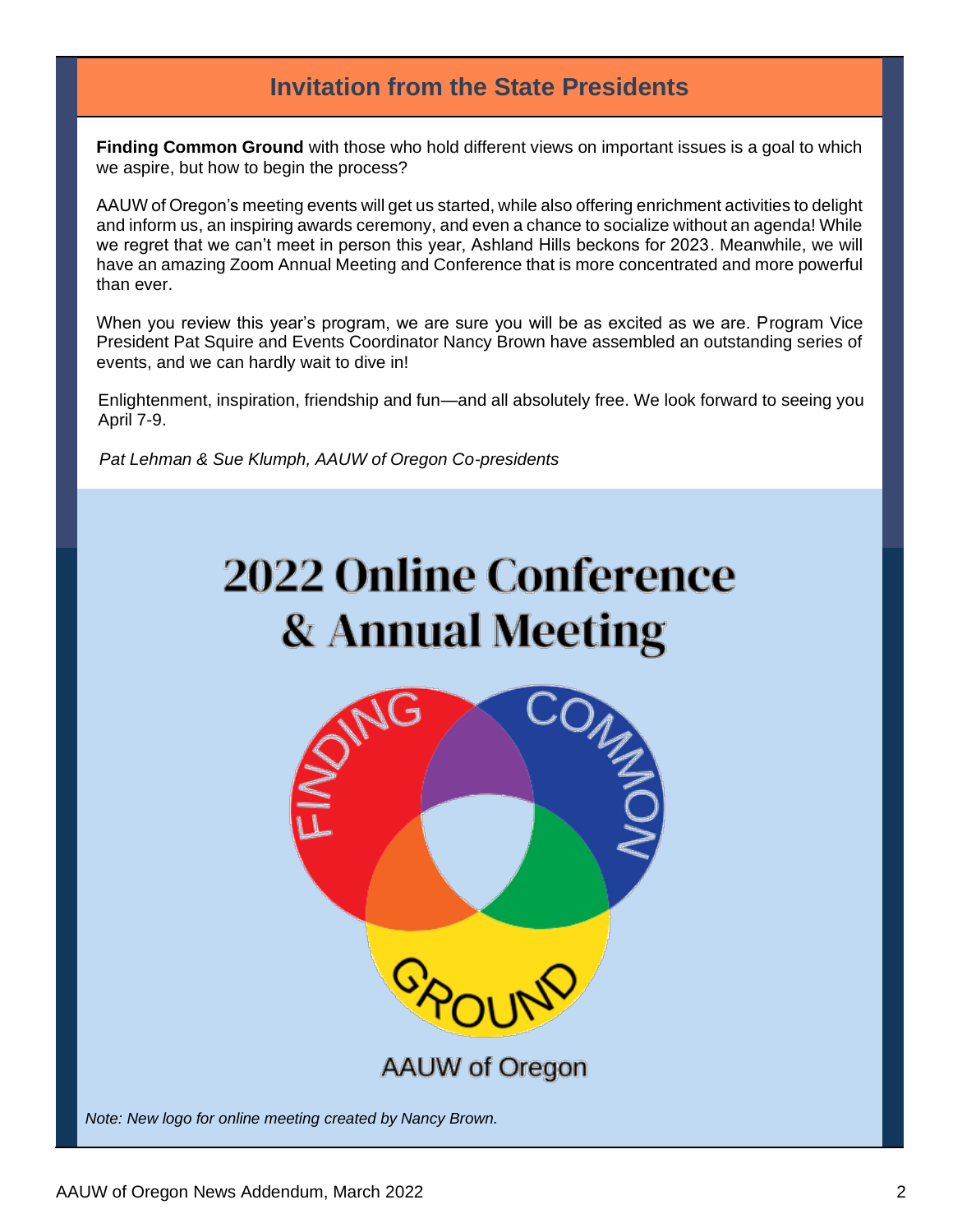# **State Conference and Annual Meeting Schedule**

*Pat Squire, Program VP & Nancy Brown, Events Coordinator*

#### *Our Long-anticipated Conference/Annual Meeting is Almost Here!*

**Come Zoom-along April 7-9**. You will be able to see your friends, learn about finding common ground, advance our AAUW organization, and celebrate some wonderful achievements, in just a few sessions!

We are starting with an engaging workshop on Thursday night, will enjoy some enrichment programs on Friday afternoon, hear from a state legislator Friday evening, be inspired by our CEO in preparation for our annual meeting on Saturday and end early Saturday afternoon when we'll meet an AAUW Fellow and participate in some fun awards.

#### *CONFERENCE & ANNUAL MEETING SCHEDULE AT A GLANCE:*

#### **Sunday, April 3**

2:00-3:30 p.m. AAUW of Oregon Board Meeting

#### **Thursday, April 7**

7:00-8:30 p.m. *Can We Get Along: Examining our Personal Experiences of Connection and Community***,** Chisao Hata, Oregon Humanities Conversation Project Leader

#### **Friday, April 8**

3:00-4:00 p.m. *Aging Gracefully*, Dr. Neesha Patel, OHSU 4:15-5:15 p.m. *Tasting and Learning*, Wine Expert Dr. Scott Burns 6:30 p.m. No-host social half hour 7:00 p.m. *Bridging the Gap*, Keynote Speaker, Representative Pam Marsh, Dist. 5

**Saturday, April 9** 10:45 a.m. *Opening remarks*, AAUW CEO Gloria Blackwell 11:00 a.m. – Noon, *AAUW of Oregon Annual Meeting*, Co-presidents Sue Klumph and Pat Lehman 1:00-2:30 p.m., *AAUW of Oregon Awards Celebration*

#### *SESSION SPEAKERS AND TOPICS:*

#### **Thursday, April 7, 7:00-8:30 p.m.**

**Chisao Hata,** an Oregon Humanities Conversation Project Leader **"Can We Get Along: Examining our Personal Experiences of Connection and Community"**



Chisao Hata is an artist, facilitator, community activist and highly regarded presenter. Ms. Hata will facilitate an interactive session exploring the theme of conversations with those who hold opposing views. She says:

*"It is our responsibility as artists to offer ways for people to express their creativity and humanity amidst a world of global wars, community divisions and rising human fear. Creative expression, invention and action are the cornerstones for a world of interconnectedness, global well-being, and personal fulfillment."*

Ms. Hata recently facilitated a similar conversation for Multnomah County's Everybody Reads event, which featured *Good Talk: A Memoir in Conversation*, an adult graphic novel by author Mira Jacobs.

Hosted by Trish Garner, AAUW of Oregon Public Policy Chair.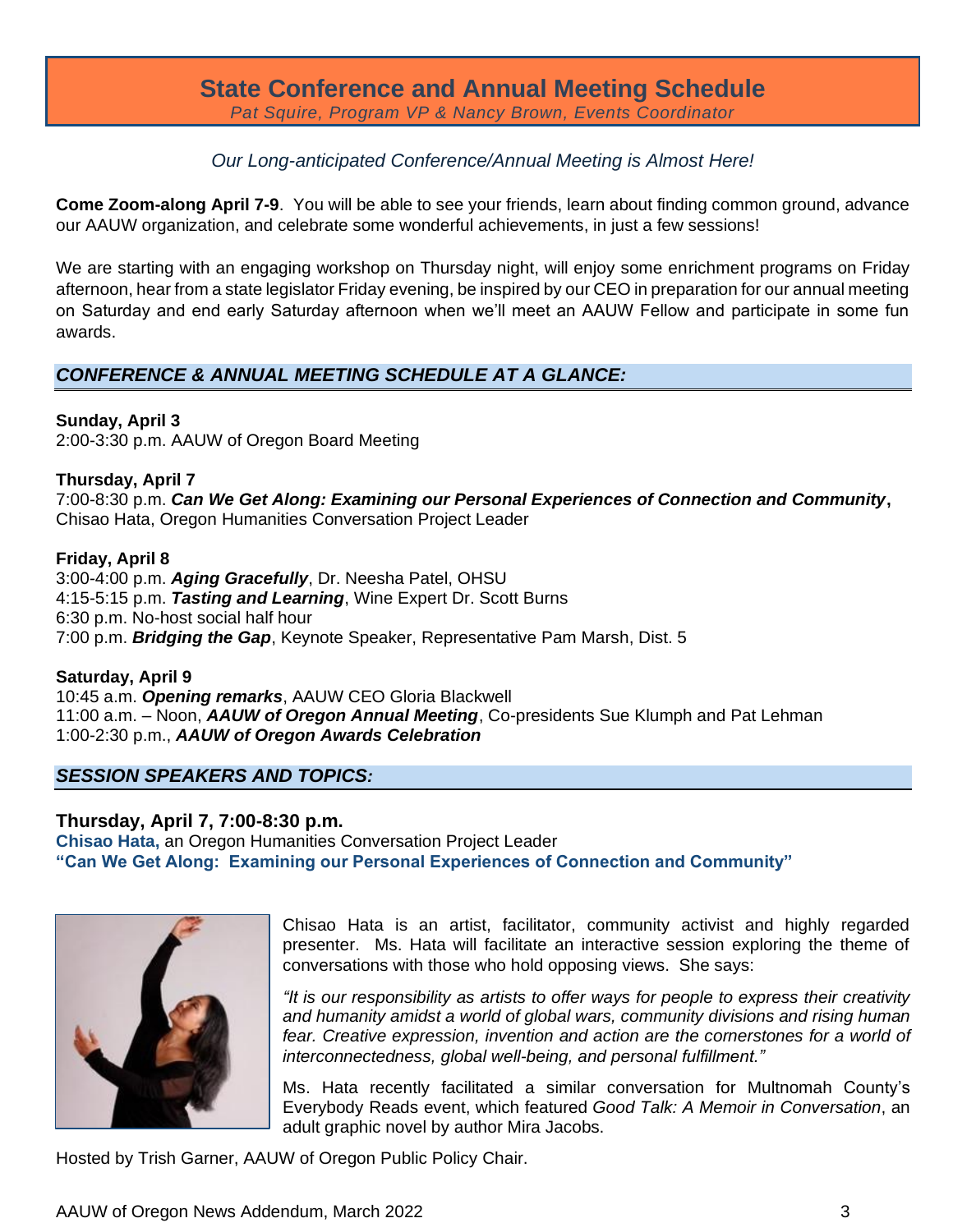#### **Are you interested in learning more?**

Here are some resources about finding common ground – Google any of them for more information:

*Getting to Yes: Negotiating Agreement without Giving In,* Roger Fisher, William Ury, et al. *Anatomy of Peace: Resolving the Heart of the Conflict,* The Arbinger Institute *Crucial Conversations*: *Tools for Talking When the Stakes are High*, Joseph Grenny *Difficult Conversations: How to Discuss What Matters Most,* Douglas Stone and the Harvard Negotiation Project *The Bridging Differences Playbook***,** The Greater Good Science Center at University of California, Berkeley *Good Talk: A Memoir in Conversation,* Mira Jacobs\*

\*highly recommended!

*We begin this afternoon with two enrichment activities. We couldn't have a conference without enriching ourselves!*

#### **Friday, April 8, 3:00 – 4:00 p.m. Aging Gracefully with Dr. Neesha Patel**, OHSU, Family Medicine and Geriatrics



You think you know everything about how to age gracefully? Tune in to Dr. Neesha Patel, who will open your eyes and mind to new things to think about as we grow older. Dr. Patel is a family physician who provides care for the whole family. She has special expertise in geriatrics and enjoys helping patients navigate the changes that come with aging and focus on quality of life. She recently spoke to the Vancouver (WA) Branch, which highly recommend her. Hosted by Pat Wozniak, Vancouver (WA) Branch.

#### **Friday, April 8, 4:15 – 5:15 p.m. Tasting and Learning with Wine Expert Scott Burns**, Professor Emeritus of Geology, Portland State **University**



Dr. Burns is a geologist and a well-known wine expert. He has taught geology and studied wine in Switzerland, New Zealand, Washington, Colorado and Louisiana. He is particularly interested in terroir, the natural environment where wines are produced, and the different AVAs in Oregon, which he will discuss.

He is a popular wine tour leader for various groups, and he is frequently featured in the media addressing landslides, earthquakes and wine. His warm conversational style and sense of humor will make this a fun tasting and learning event. He encourages you to join with a glass of wine and showcase the bottle so he can discuss it with you. Hosted by Pat Squire, AAUW Oregon Program VP.

#### **Friday, April 8, 6:30 p.m.**

**Social half-hour.** No host, join us for conversation and preparation for our keynote.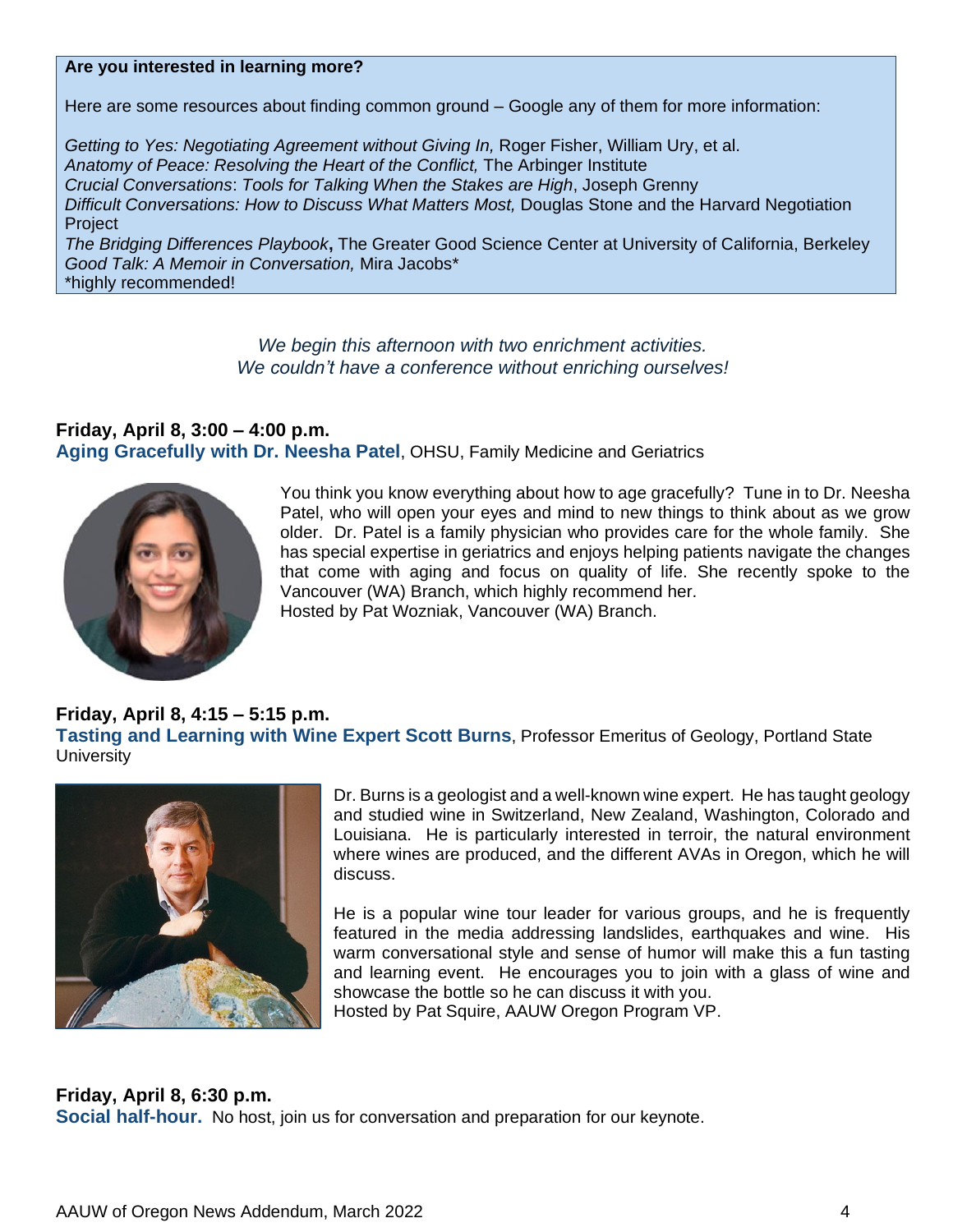#### **Friday, April 8, 7:00-8:00 p.m. Bridging the Gap**, **keynote address by Rep. Pam Marsh (D, Dist. 5)**



Representative Marsh was first elected to the Oregon House of Representatives in November 2016 and represents Southern Jackson County, including Ashland. Prior to joining the legislature, she served as a member of Ashland's City Council, and its Planning Commission and Charter Review Committee. From 2006-2012 she worked as Deputy Director of a nonprofit providing drug and alcohol prevention and treatment. From 2012 to 2016 she acted as the Executive Director of Ashland Emergency Food Bank. In her legislative work she listens to and provides leadership for both urban and non-urban areas. The 2022 Session has brought a number of challenges to Representative Marsh, including the need for expanded broadband service, school funding, recovery from fires, housing assistance, regulation of hemp production and protection from our climate extremes.

She will be speaking to us about the apparent divisions that currently exist in our state and country, and, instead of reflexively withdrawing from the field of public policy, how we might bridge the gap and achieve a better future. Hosted by Trish Garner, AAUW Oregon Public Policy Chair.

#### **Saturday, April 9, 10:45 a.m. - Noon**

**AAUW CEO Gloria Blackwell will give opening remarks at 10:45 a.m.**



**Gloria Blackwell, CEO Pat Lehman Sue Klumph**





#### **Saturday, April 9, 11:00 a.m. - Noon AAUW of Oregon Annual Meeting**

#### Hosted by **Sue Klumph and Pat Lehman, AAUW Oregon Co-Presidents**

Delegates will vote on proposed state bylaws amendments and public policy priorities, and on 2022-2024 state officers.

#### **Annual Meeting Delegates Mary Pat Silveira, Credentials Chair**

All AAUW members and C/U representatives are welcome to participate in the AAUW Oregon Annual Meeting. However, only delegates may vote.

The number of delegates allowed each branch is set by the state By-laws, Article XIX, Section 2 which stipulates that there may be one delegate for each 25 members of each branch or major fraction thereof, and that each branch is entitled to at least one delegate in addition to the president. State officers, past presidents, and Oregon members serving at the national level may also all be delegates.

A request for selection of branch delegates has recently gone out to all branch presidents. The deadline for reply is **March 15**. If you have any questions or if you have not received a delegate form, please contact Credentials Chair Mary Pat Silveira <mpsilveira@usa.net>.

AAUW reached a historic benchmark at the 2021 Annual Meeting: every branch in the state was represented by delegates. Representation is important. Don't be left out.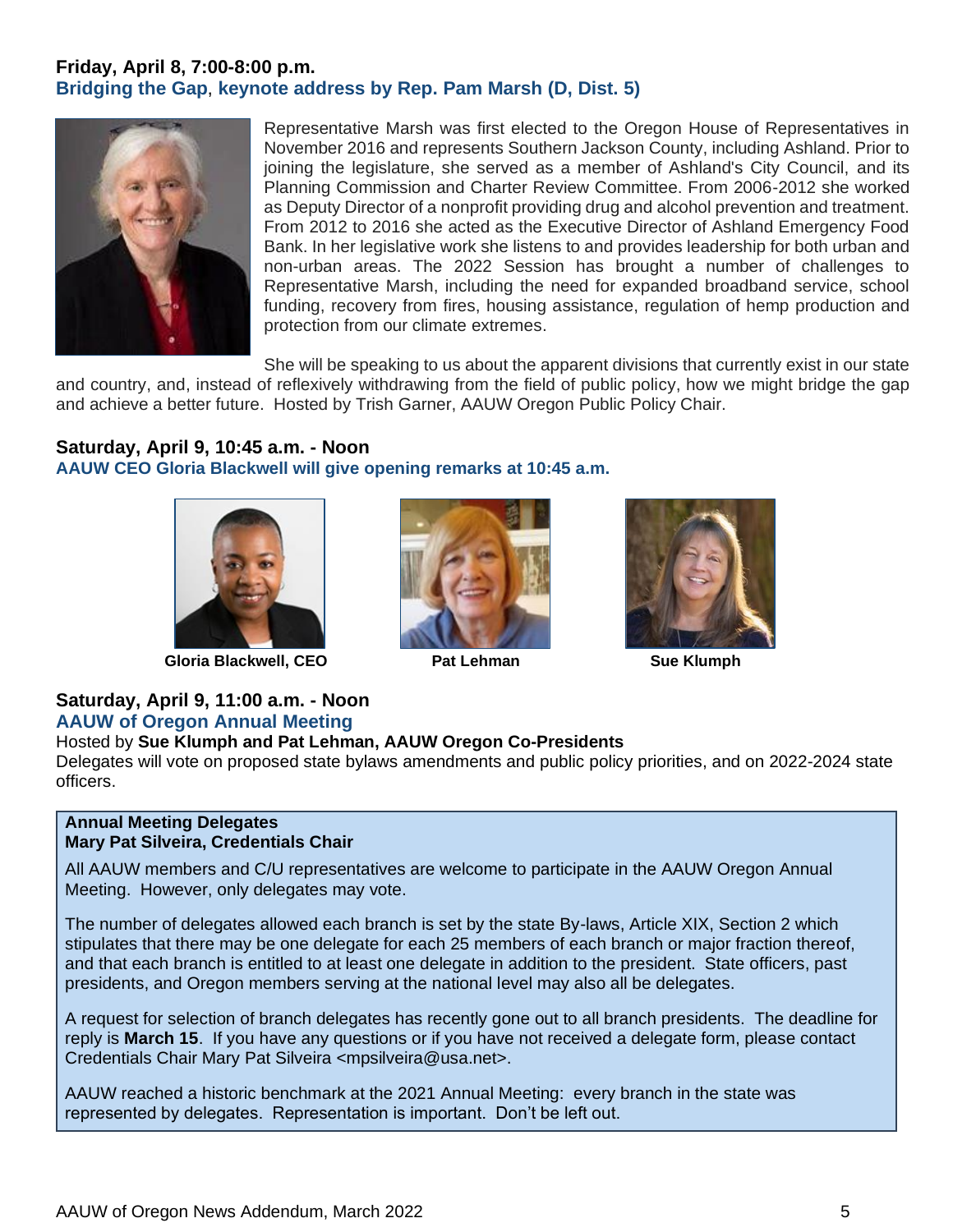#### **Saturday, April 9, 1:00 -2:30 p.m.**

**AAUW of Oregon Awards Event**

Hosted by **Claudia Gray, AAUW Funds Co-chair**, and **Gini Dideum, AAUW of Oregon Membership VP**

Scheduled for the awards celebration are:

- Special guest speaker AAUW Fellow Safia Farole
- AAUW Funds top ten branches
- Membership Awards
- Breaking Barriers Award
- **State Named Gift Honorees**
- Prize drawings



The program will open with guest speaker **Safia Farole, AAUW American Fellowship**  recipient, who is studying at Portland State University. Her postdoctoral work is in political science with specialization in comparative politics and African politics.

In her research, Dr. Farole focuses on local elections, party systems and the political representation of women in Africa. Her recent research on how opposition political parties build support at the local level has been published in peer-reviewed journals in political science. Her new work on women's representation in local elections in South Africa examines why female politicians are less likely to win seats in direct elections even in the context of gender quotas.

Her sponsor, in part, is Fund #1904, OR State Division (1963).



**Lisa Palermo, Development Director of Oregon Tradeswomen**, was named the 2022 recipient of the AAUW Oregon Breaking Barriers Achievement Award.

Lisa grew up on the east coast but when she moved to Portland in the early 1990's, she knew she had found her home. Loving this wonderful community led to a desire to support it through volunteering and, ultimately, working in the nonprofit community. The combination of her passion, being a lifelong feminist and a mother of daughters, made working at Oregon Tradeswomen (OTW) a dream come true.

In her role as Development Director, Lisa feels privileged to connect with people every day who care about, and want to support, financial security for women. In her spare time, Lisa serves as Co-Chair of the Board of Directors of Portland Homeless Family Solutions, is setting up a community resource, SharingGoods.org, and buys way too much yarn. When she's not knitting, you'll find her trying new recipes and cooking for friends. *(Biography from OTW website.)*

| <b>LEADERSHIP</b> |
|-------------------|
| Inspire People    |
| Empower People    |
| Shared Vision     |
| Lead Change       |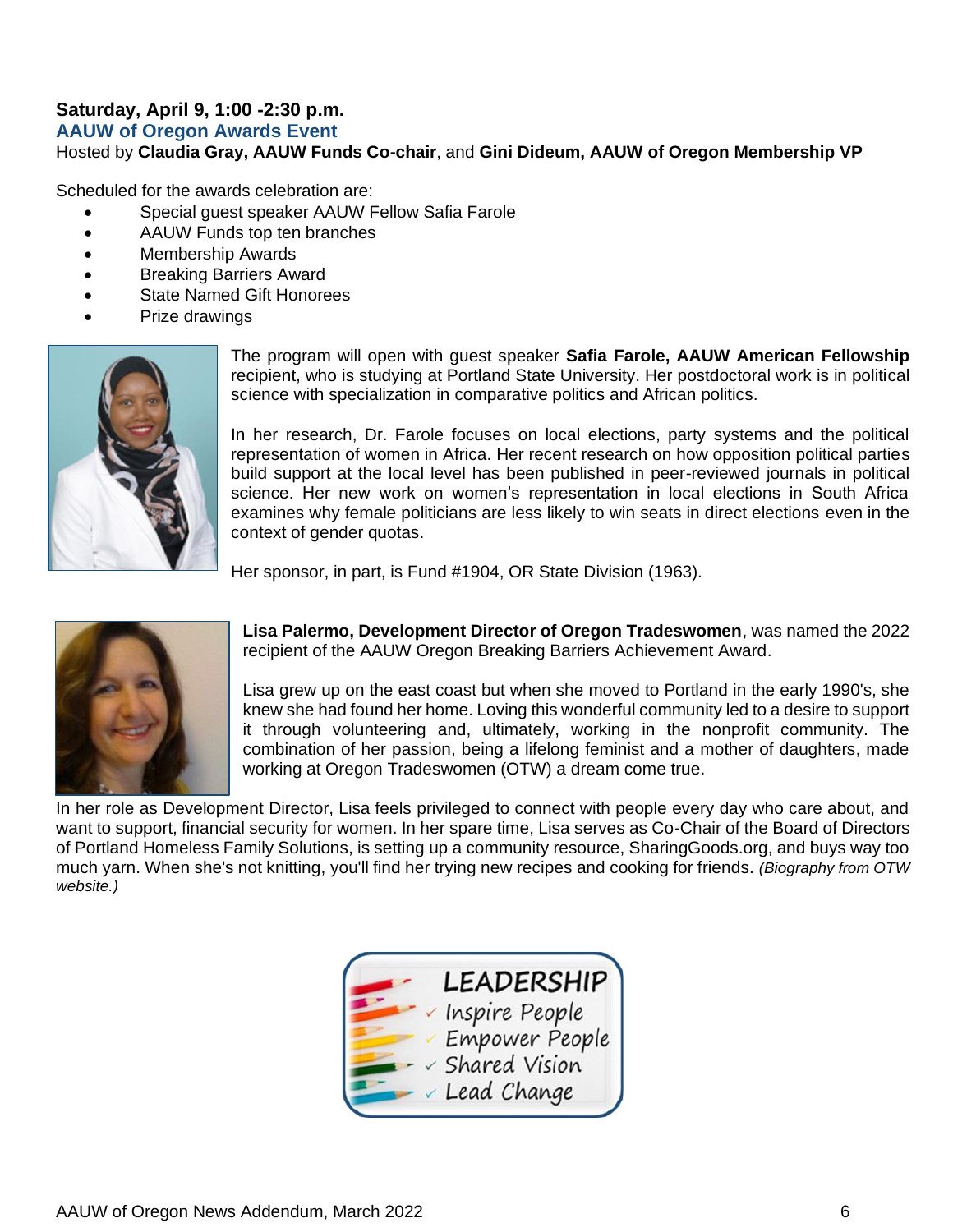#### **Candidates for AAUW of Oregon State Office** *Susan Wahlke, Nominations Committee Chair*

#### **Communication Vice President Candidate**



#### **Kelli Matthews**

In any community service role I accept, it's important to me that it aligns with my values and allows me to use my expertise to further the organization's goals. That alignment is my highest priority. As communications VP for AAUW, that alignment is clear to me. I am standing up to be Communications VP as a professional with more than twenty years of experience in public relations committed to advocating for women and girls. While I have only been with AAUW a short time, my community and public service track record goes back much further.

I'm a member of the Eugene-Lane Branch (4 years), a founding member of the Tech Committee (3 years), a workshop leader at the annual meeting and summer skills camps

(4 years), a senior instructor at the University of Oregon (17 years), a consultant with an active practice (20 years), a partner to Michael (29 years) and a mom to two active boys (ages 16 and 9).

You can learn more about my professional experience and community service via my LinkedIn profile: [https://www.linkedin.com/in/kellimatthews/](about:blank)

#### **Membership Vice President Candidate**



#### **Catherine Lutes**

I attended the University of California, Berkeley majoring in and getting a masters in Linguistics. Later I got a second master's at night in Educational Administration . After retiring from first, teaching, then Administration, teaching Educational Psychology at Dominican University, then as a principal coach in Northern California, I moved to Ashland. The first thing I did was join AAUW, and there I found my people—wonderful intelligent, caring women, and oh, so much fun!! My first job was hospitality chair for our branch and then I got recruited to be the membership chair. That was perfect because then I would get to meet every member. I am currently serving as President of the Ashland Branch and, because we've been in COVID Zoomland, I have many new members to meet in person.

I'm looking forward to working with a great State team and meeting members from all over our great state.

#### **Central District Director Candidate**

*No one has been slated for Central District Director. Nominations will be taken from the floor at the meeting. Candidates must accept nomination in writing.*

AAUW of Oregon website password to "Member Center" is *oregonaauw*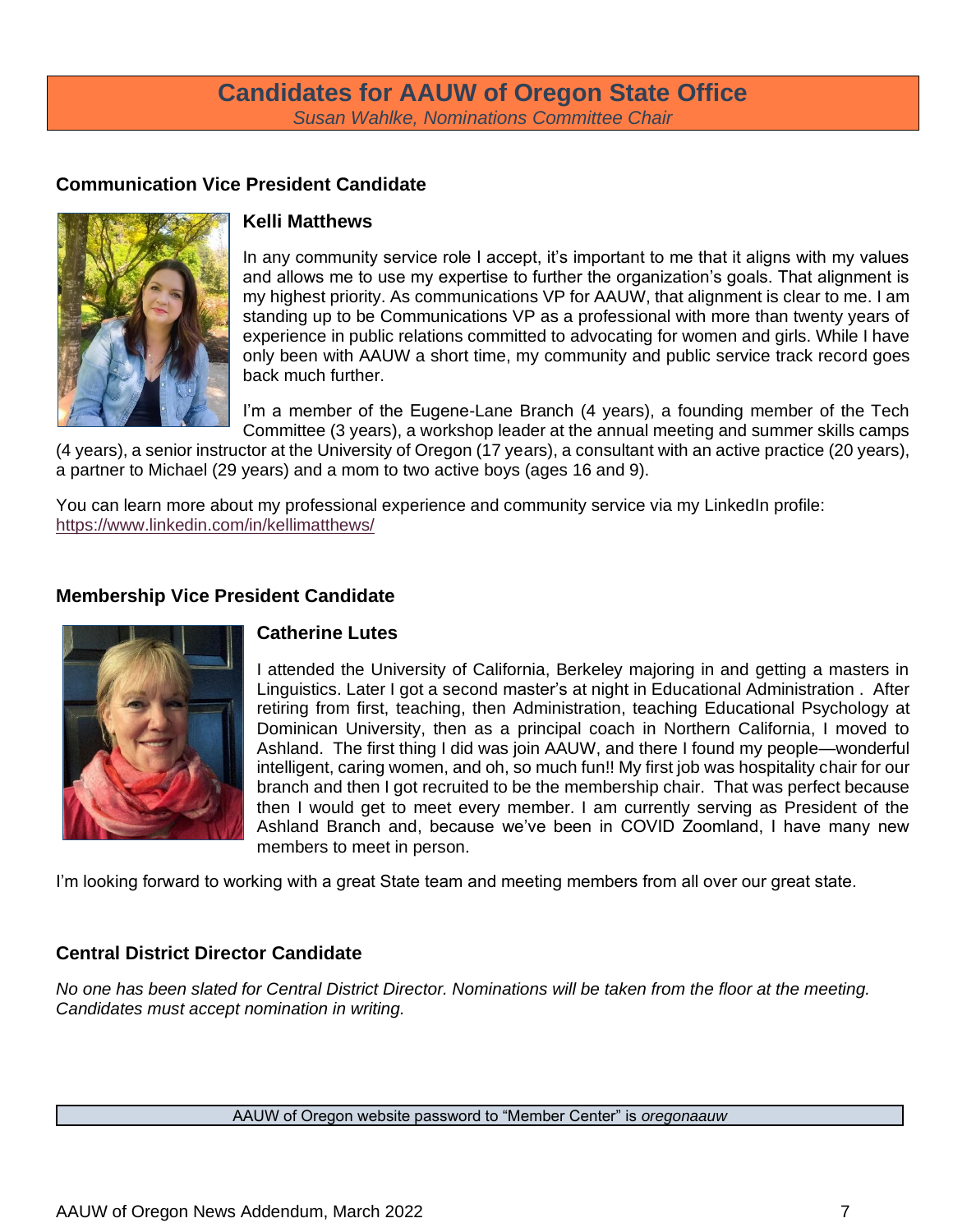#### **Northeast District Director Candidate**



#### **Karen King**

I joined AAUW Pendleton Branch in 2004 and have served as Co-president, Finance VP, Communications VP and Membership VP. I am currently chair of the branch's grapefruit sale fundraiser.

Because I have a BS degree in chemistry, a BS in secondary education, and a MS in environmental science, I have been privileged to have three different careers. First, I worked as a lab technician for about 9 years. Next, I taught nursing chemistry, basic skills and oceanography at Blue Mountain Community College and at Eastern Oregon Correctional Institution for 11 years. And finally, my last career was as regulatory

specialist for city of Pendleton for 17 years, which involved compliance with environmental and safety regulations. I retired in 2013.

My husband, David, and I just celebrated our 50th anniversary. We have one son, Joshua, who has worked in theater for many years but is currently returning to college studying anthropology and sociology.

#### **Northwest District Director Candidate**



#### **Kathi Gervasi**

My name is Kathy Gervasi and I have been nominated for the Northwest District Director position. As a retired teacher and elementary principal of 35 years, I have supported AAUW's mission to provide educational opportunities for girls and women.

I was the Family/School Coordinator for Tech Trek Camp on the Oregon Coast for seven years and connected with the Northwest Branches to recruit students to our camp. I had the pleasure to attend the Tech Trek training at National in D.C.

After joining Tillamook's Branch, I served as President, Communication VP, and now as editor of the newsletter and membership directory. For several State Annual Meetings, I edited the Workbook and was part of the planning committees when the conferences were held in Garibaldi and Lincoln City. I served on the State Nomination Committee and was the State STEM chair for two years.

I'm presently in my second term as chair of the Tillamook Bay Community College Board, and I work as a church musician and community theater pianist and actor. Because of Covid, I will use Zoom as a tool to connect with the branch presidents in my district. I look forward to networking with our Northwest Branches and being available to help them meet their goals and be acknowledged for their accomplishments.

**AAUW of Oregon promotes advocacy, takes action to empower women and girls, and connects National AAUW with branch members.**

### **Public Policy Goals 2022-2024**

- **1. Public Education: Pre-K through Higher Education**
	- Improved and stable funding for Title IX enforcement;
	- Increased proficiency of  $K 12$  school students in civics and civic engagement;
	- Equal educational opportunities for all with emphasis on the protection and preservation of academic freedom and access to broad-based, bias-free education at all levels;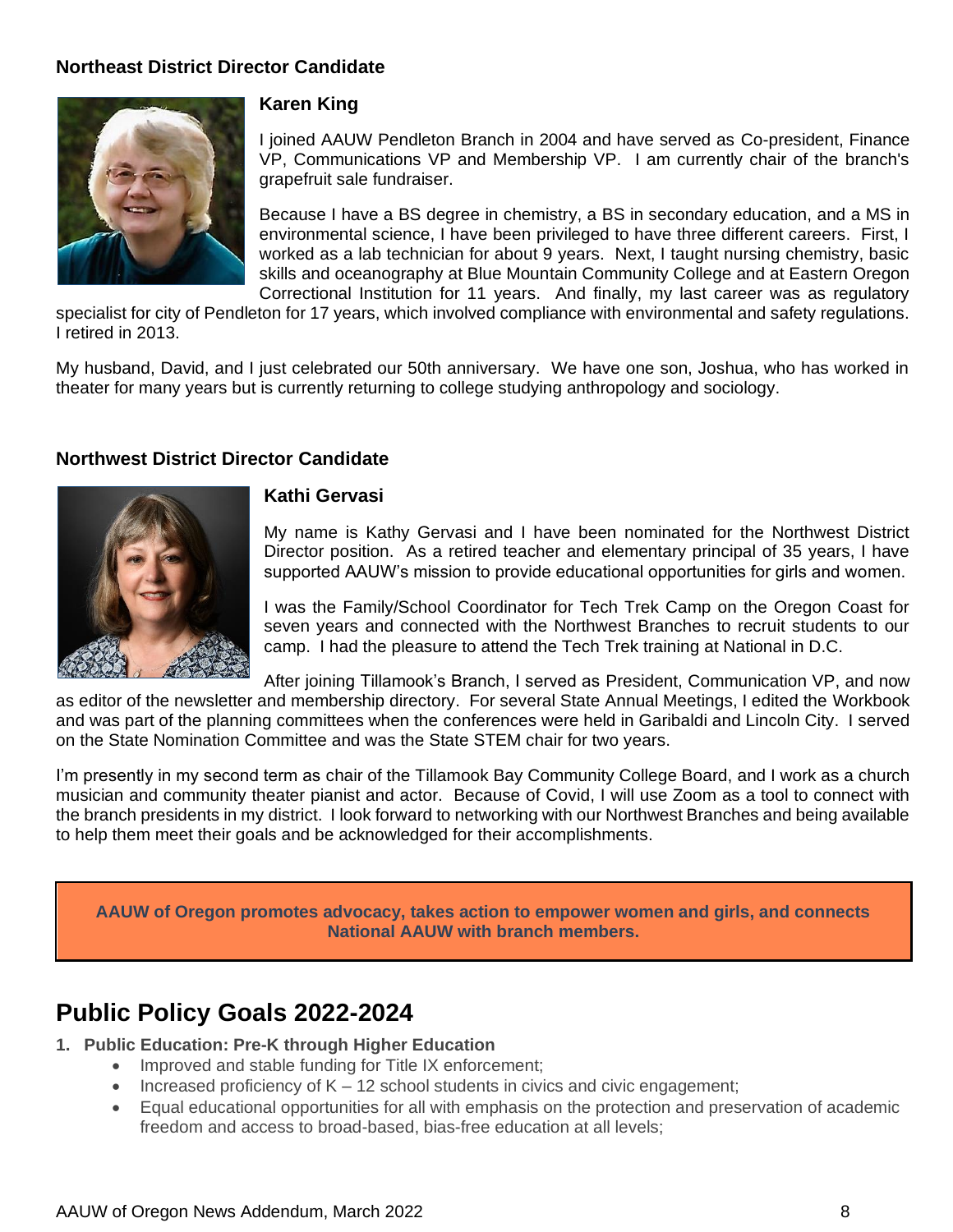- Opposition to the use of public funds for nonpublic elementary and secondary education and to charter schools that do not adhere to the same civil rights and accountability standards as required of other public schools;
- Sufficient funding to ensure high quality, affordable education at all levels, especially for women in poverty and women who are incarcerated, including access to pre-school education, continuing education and workforce technical programs, and job training;
- Closing of the persistent achievement gap that disproportionately affects low-income children and students from communities of color;
- Support for programs that break through barriers for women and girls in the fields of science, technology, engineering and math (STEM), and civics, history and political science (CHiPS);
- Provision of financial assistance for childcare and other costs associated with being a student parent.

#### **2. Elimination of Discrimination and Violence**

- Protection of all persons from discrimination and violence on the basis of gender, race, color, religion, sex, sexual orientation, national origin, marital status, disability, age or class;
- Elimination of bullying, sexual harassment and sexual assault;
- Promotion of racial, ethnic and gender justice, including creating a diverse culture where the richness of ideas, backgrounds and perspectives is fully appreciated and utilized;
- Adoption of the Equal Rights Amendment to the United States Constitution and the ratification of the United Nations Convention on the Elimination of All Forms of Discrimination Against Women;
- Support of programs that address human trafficking;
- Freedom from violence and fear of violence, including hate crimes, in homes, schools, workplaces and communities.

#### **3. State and Local Government**

- Ensure full and fair access to civil and constitutional rights, including meaningful campaign finance reform, nonpartisan voting districts, open and fair elections, and nonpartisan voter education efforts;
- Fair and equitable taxation at all levels of government;
- Elimination of the kicker and establishment of an adequate reserve fund;
- Reaffirmation of the separation of church and state;
- Ensure adequate long-term funding for education, public safety and human services;
- Accountability and transparency in government operations;
- Support of a fair, balanced and independent judiciary.

#### **4. Health Care**

- Universal availability of quality, affordable and accessible health services for all;
- The right of all persons to have access to the reproductive health care options of their choice;
- Adoption of policies that mitigate climate change and lead to a clean, healthy and sustainable environment;
- Recognition that gun violence is a health care crisis.

#### **5. Economic Self-Sufficiency**

- Greater availability of and access to benefits that promote work and life balance, including quality and affordable dependent care;
- Strengthening access to safe, affordable housing for women and children, especially those living at or below the poverty level;
- Prevention of discrimination based on age;
- Equitable advancement for and recognition of women in employment and leadership roles;
- Pay equity and fairness in compensation.
- *The ability of all persons to have affordable access to electronic and other communications systems. (new for 2022-2024)*